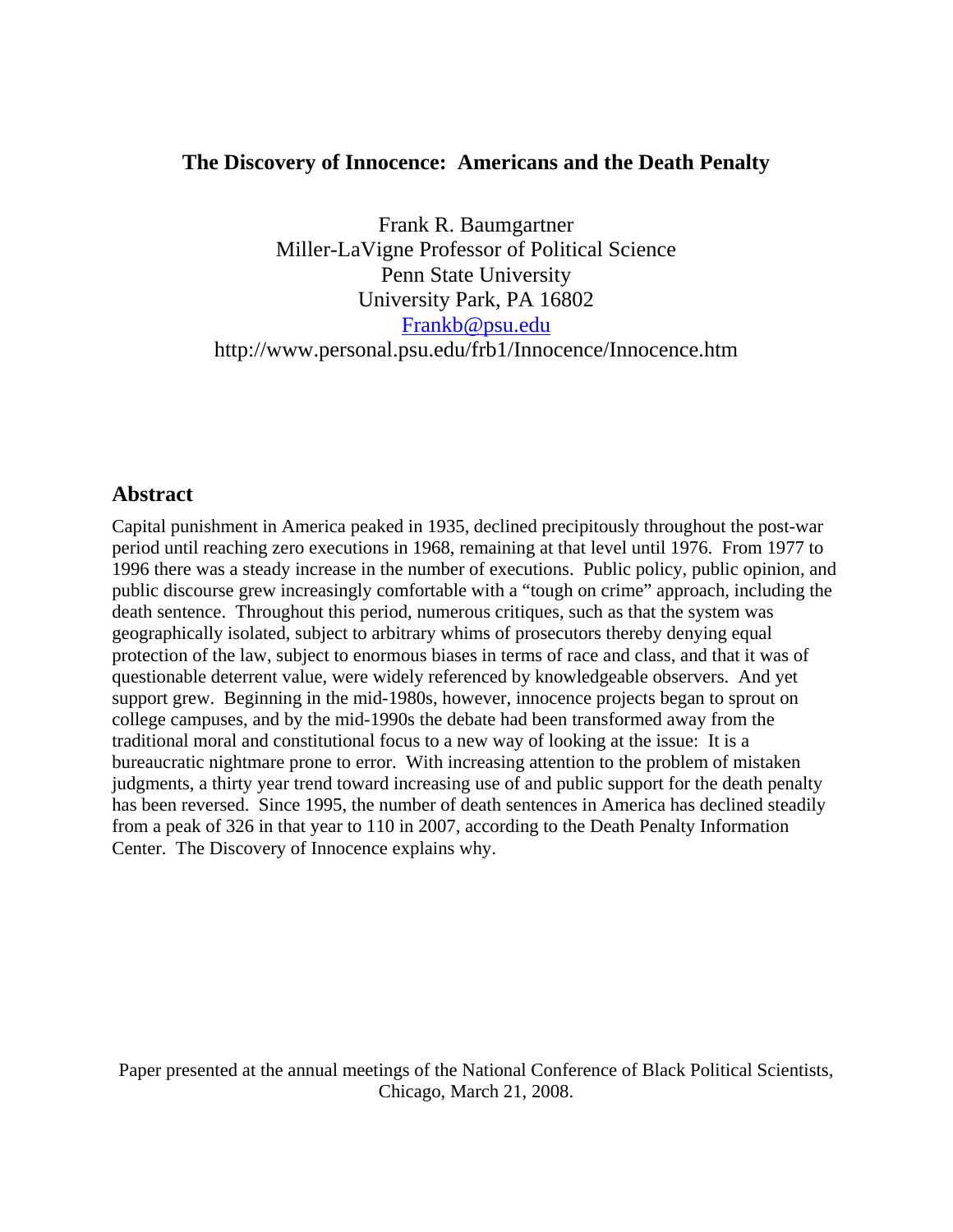## **The Discovery of Innocence**

Capital punishment in America peaked in 1935, declined precipitously throughout the post-war period until reaching zero executions in 1968, remaining at that level until 1976. From 1977 to 1996 there was a steady increase in the number of executions. Public policy, public opinion, and public discourse grew increasingly comfortable with a "tough on crime" approach, including the death sentence. Throughout this period, numerous critiques, such as that the system was geographically isolated, subject to arbitrary whims of prosecutors thereby denying equal protection of the law, subject to enormous biases in terms of race and class, and that it was of questionable deterrent value, were widely referenced by knowledgeable observers. And yet support grew. Beginning in the mid-1980s, however, innocence projects began to sprout on college campuses, and by the mid-1990s the debate had been transformed away from the traditional moral and constitutional focus to a new way of looking at the issue: It is a bureaucratic nightmare prone to error. With increasing attention to the problem of mistaken judgments, a thirty year trend toward increasing use of and public support for the death penalty has been reversed. Since 1995, the number of death sentences in America has declined steadily from a peak of 326 in that year to 110 in 2007, according to the Death Penalty Information Center.

With colleagues Suzanna De Boef and Amber Boydstun, I have been working for five years to uncover the explanation of this dramatic policy reversal. This paper gives an overview of one aspect of the findings of our study, which is more fully reported in our book *The Discovery of Innocence and the Decline of the Death Penalty* (Cambridge University Press, 2008), and for which we make available all of our data at this web site:

http://www.personal.psu.edu/frb1/Innocence/Innocence.htm.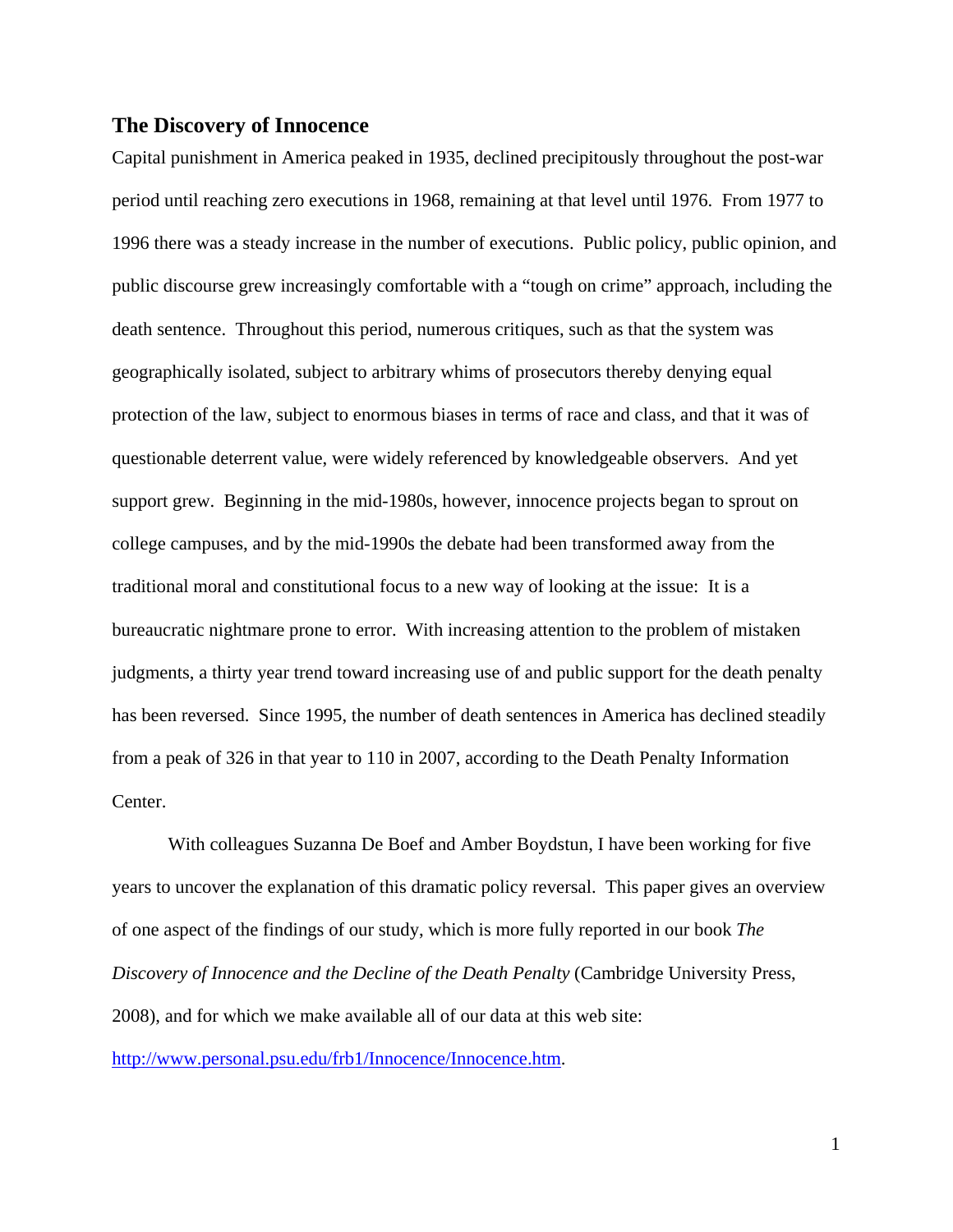Some of the most pertinent facts from our study can be presented simply in a series of tables and figures, and that is the goal of this paper. First, some background. The modern era of the death penalty is distinctly different from its historical parallel. In fact, executions peaked in 1935 and declined precipitously until there were none at all during the period of 1968 to 1977. This corresponded to low levels of public opinion in favour of capital punishment as well (with support measured by Gallup reaching a low point in 1965).

### (Insert Figures 1 through 3 about here)

Figure 1 shows the number of executions nationally and makes clear several points: 1) the absolute numbers, given the crime rate, have never been high; with fewer than one percent of convicted murderers receiving it, the death penalty has never been a large part of the punishment system for the crime of murder (and even less so when one looks at the numbers of executions compared to the number of murders, never more than 100 in recent decades whereas homicides have often been over 20,000); 2) significant social trends pointed to the abolition of the punishment in the 1940s, 1950s, and 1960s; 3) these trends were reversed with the "war on crime" and the politicization of crime policy, and the death penalty in particular beginning in the 1970s and lasting several decades. The figure does not make clear, but later analysis will show, just how dramatically this trend has been reversed in the past ten years.

Figure 2 shows the aggregate responses to three most common survey questions asked of national samples over the decades: The Gallup question "Are you in favor of the death penalty for persons convicted of murder?", the slightly more balanced NORC question: "Do you favor or oppose the death penalty for persons convicted of murder?," and the more recent Gallup question reflecting the fact that almost all states with capital punishment have revised their laws in recent years also to allow for a punishment of life without parole (LWOP): "What do you think should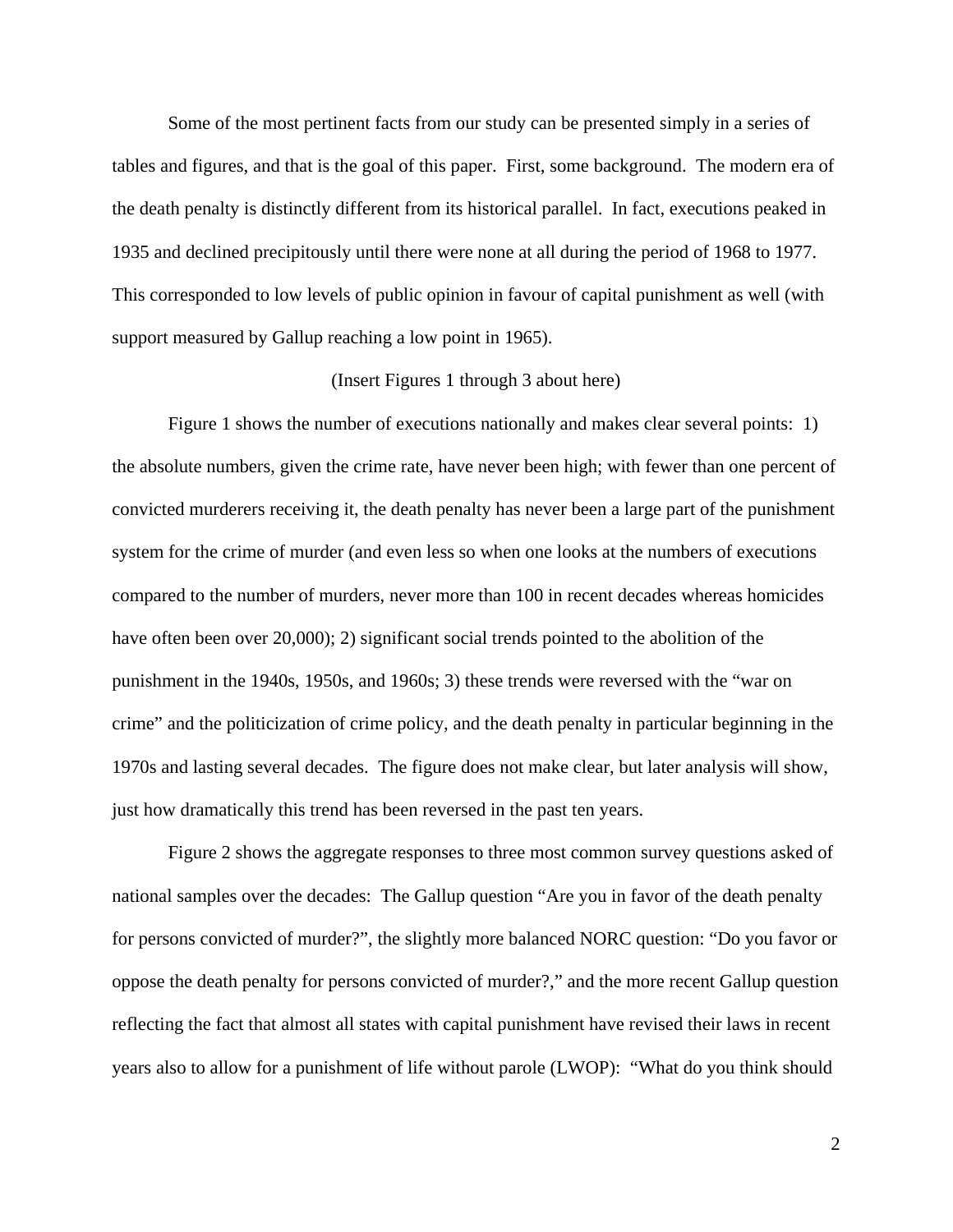be the penalty for murder—the death penalty or life imprisonment with absolutely no possibility of parole?" Responses to the third question of course show significantly less support for capital punishment than the more general questions, but the figure makes clear that the series trend in similar manner over time. Making use of this fact, we have made use of all available survey information in order to construct an aggregate model of public opinion over time. This index (also presented in Figure 2) combines information from all national samples where the identical question wording was asked twice or more; we found 292 separate surveys based on 65 different survey questions through a search of IPOLL. Using an algorithm developed by Jim Stimson of the University of California, we combined these into the overall index shown in the figure.

Figure 3 shows the difference between supporters and opponents of capital punishment based on the composite index in Figure 2. Net support (that is, the percentage of respondents expressing support minus the percent expressing opposition to capital punishment) reaches a minimum of almost zero in 1966 (the Gallup murder question actually dipped briefly into negative territory in that year), increases dramatically through the next thirty years until it reaches levels over 30 during the 1990s. It begins declining, however, in 1997 and has declined dramatically since that date. Note that Figure 2 shows that in response to the question including the LWOP option, a majority of Americans today prefers that punishment to death.

In all, while there are many ups and downs in the series, it is clear that American public opinion is highly supportive of capital punishment. Much to the frustration of those who oppose it on moral or religious grounds, many more Americans ascribe to a moral code and/or a religious tradition that supports an "eye-for-an-eye" rather than a "forgiveness and redemption" perspective on punishment. These are the hard facts of public opinion on the issue. As the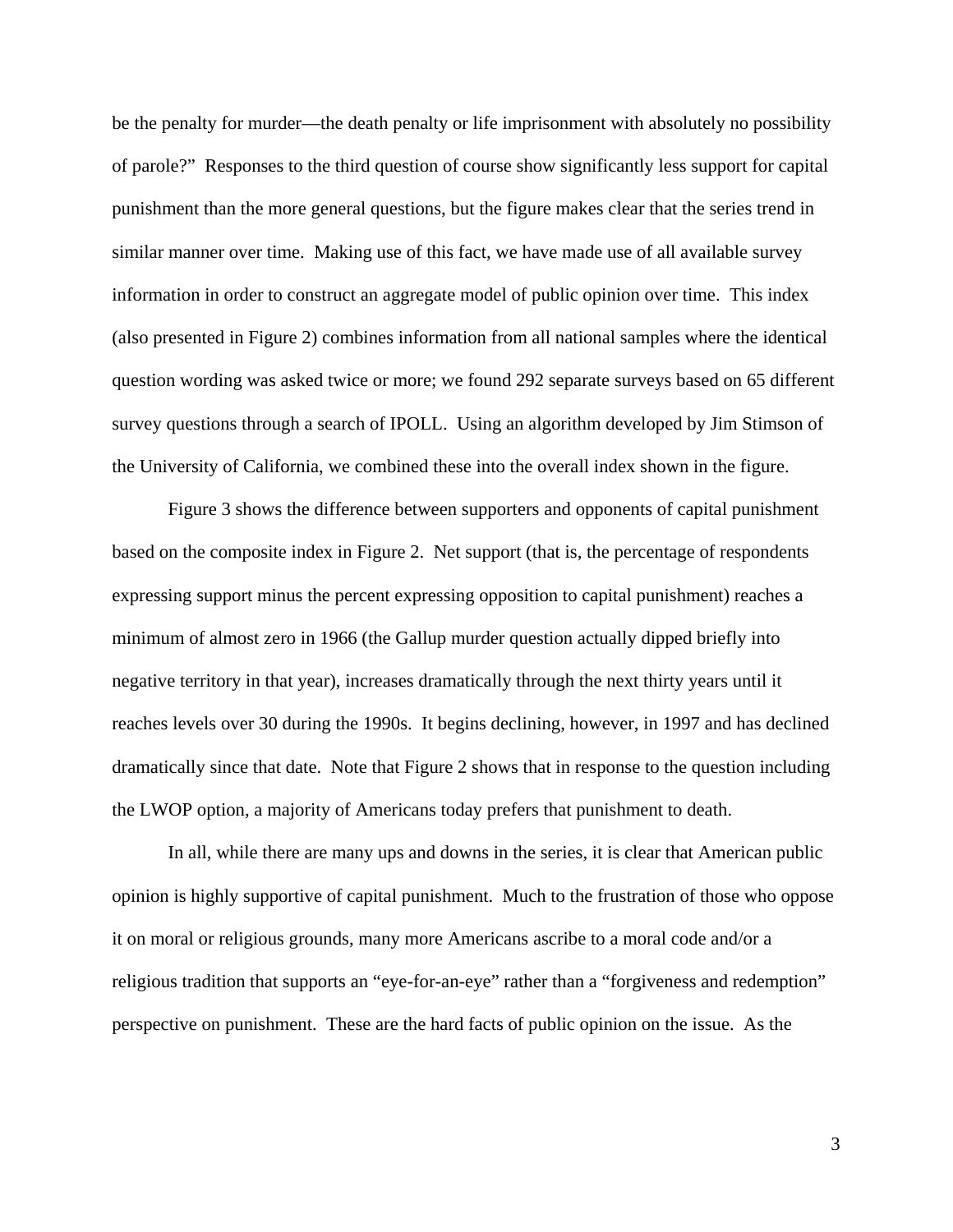debate for most Americans has been rooted in highly religious and moral terms, individuals do not waver easily in their views on such matters.

Given these features of the debate, why has aggregate opinion shifted over time, and why does it seem to be moving against capital punishment at the moment? This is a particularly striking development considering that it has continued unabated throughout the Presidency of George W. Bush, who as a two-term Governor of Texas oversaw the execution of more people than any single Governor in the history of the United States. Other contextual factors that make the decline of the death penalty so striking include the war on terror, the heightened security and reduced civil / private rights ethos of the post-September 11, 2001 era, and the continued rise of evangelical religious denominations in American society in recent decades. In spite of these trends, death sentences, executions, and public support for capital punishment have declined. In 2007, New Jersey became the first state ever to see its elected legislature rescind capital punishment.

The answer has to do with the "discovery" of a fact of criminal justice that has always been with us: The system is far from perfect. Mistakes are made. In the particular case of capital punishment, of course, mistakes are irretrievable, and Americans are extremely uncomfortable with the idea of executing the wrong person. As attention has focused on the new innocence argument, a number of other arguments have gained greater ground as well. Some of these are previously familiar arguments, in particular that the system has a strong racial bias. As a number of previously familiar (but apparently unconvincing) arguments have coalesced, a coherent critique has emerged, and this new "innocence frame" has moved attention and public discussion away from the one dimension of debate where people are the least prone to persuasion: Morality and religion. No matter what one's views on the issue from a theoretical or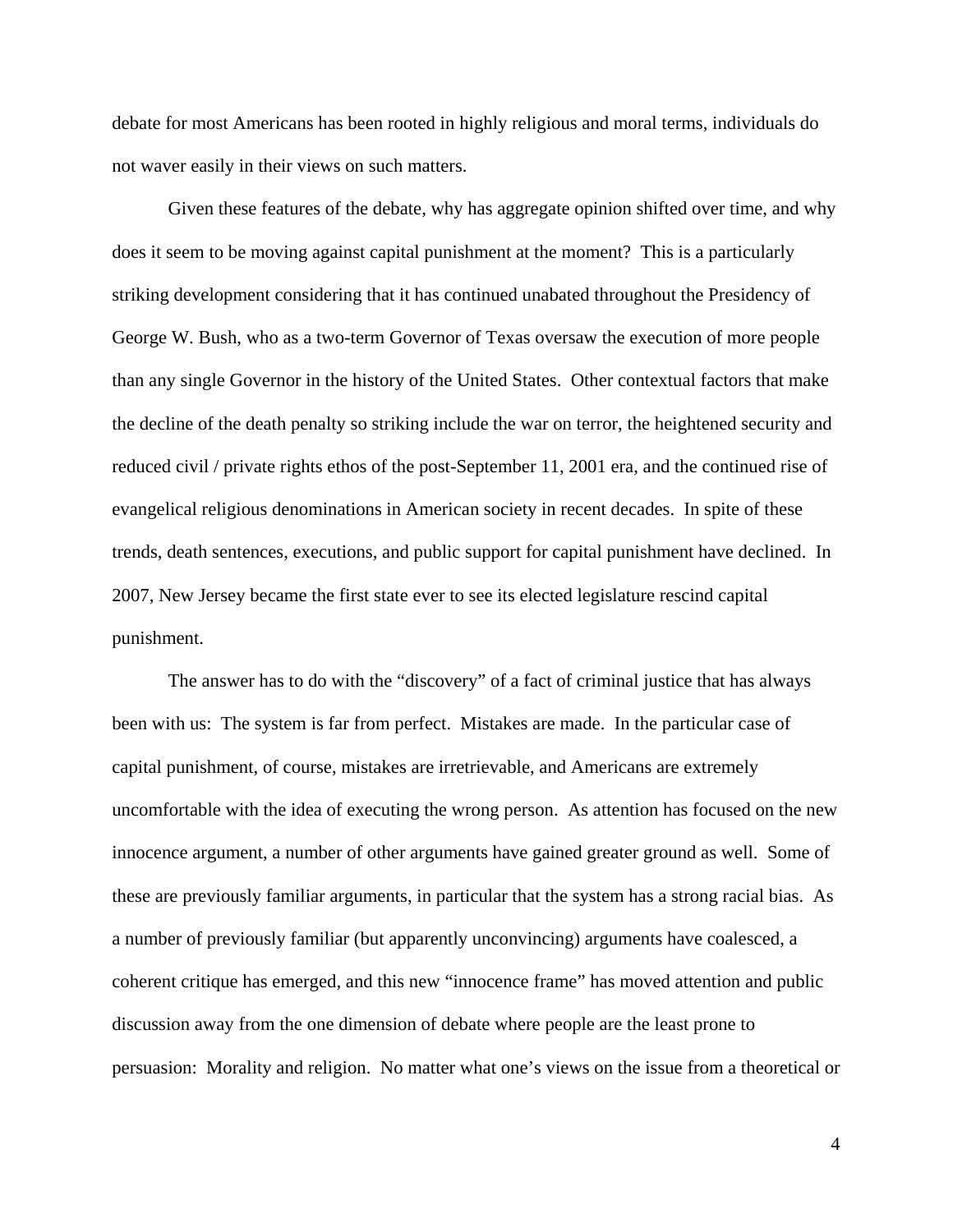moral perspective, the new set of arguments brings people's attention to the idea that it is a bureaucratic process, that is extremely costly and inefficient, that the solutions to the problem of innocence (namely vastly increased resources to public defenders offices) are unpopular, and that over 125 individuals have been exonerated (that is, found to have been innocent of the crime for which they were sentenced to die), and to the possibility that some innocent people may have actually been executed in the past. No one, even those with strong moral support for the death penalty in theory, is comfortable with a system that does not work very well. And people are finding out that the system is quite prone to error. Consider, for example, that over 60 percent of all death sentences are overturned when reviewed by a federal judge. This surprising finding came from a Columbia Law School review of the outcomes of hundreds of thousands of murder trials, and garnered significant media attention when it was released in 2000.

One interesting point of comparison would be to consider what the collective public response would be if the US Postal Service failed to deliver even one percent of the billions of pieces of mail that it handles each year, or if the Social Security Administration erred with a similar percentage of its monthly checks. It would be politically intolerable, as most Americans, after just a few months, would have some experience with the errors. What level of error is acceptable in the justice system, particularly in the case of capital punishment where any error is irretrievable? Most Americans simply had never thought of this question, as they have no direct experience with the process. Many events have pushed some of these questions into popular culture in recent years, ranging from exonerations to popular television shows and movies focusing on crime labs and police actions, so people have become attuned or primed to the idea that the system may not be perfect. As the question has been raised, people have been shocked to see evidence that the system may have more in common with FEMA than with any unthinking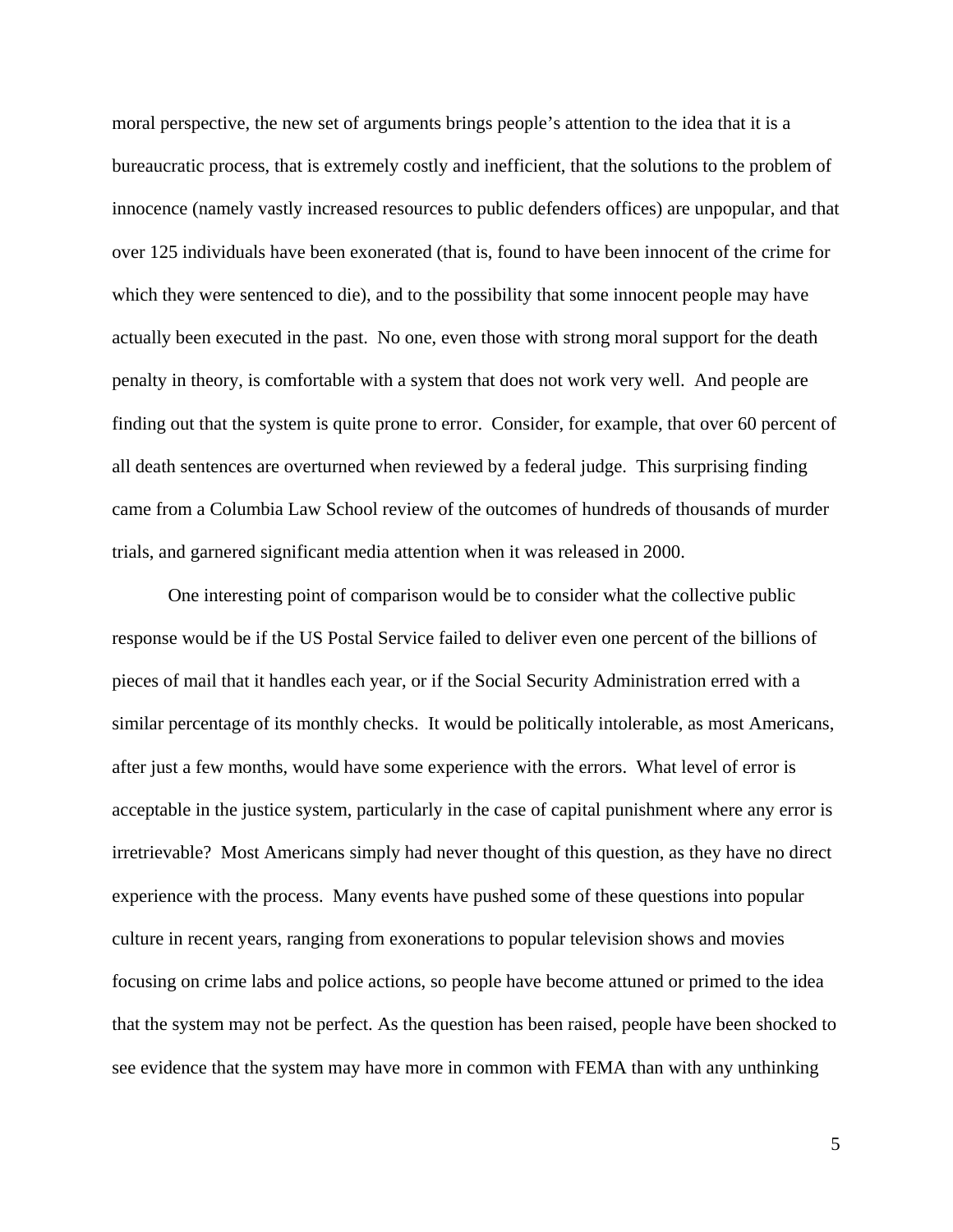assumptions that they may have had about an error-free justice system. Considering that the discussion is about life and death, where one would expect the scrutiny and care to be the greatest, the rate of error has been surprising.

No one argues that the American justice system is perfect; we argue that it gives equal opportunity for defense and prosecution to make their respective cases. Our entire system of government is based on the idea that man is fallible, imperfect, and that different actors in the political system must act as checks and balances on the others. And yet, attention to the possibility of error has been virtually absent in the debate, until recently. Figure 4 shows the results of an intensive study of the content of the *New York Times Index*, covering every story on capital punishment or the death penalty from 1960 to 2006, almost 4,000 stories in all. Attention fluctuated dramatically in time, with significant peaks of attention during the period of the constitutional moratorium (1972–76) but especially in the late-1990s and in the year 2000. In fact, the recent surge of attention is dramatically different from the earlier coverage because of the rise of the "innocence" frame. Figure 5 shows the number of stories mentioning any of the following: Arguments about innocence, mentions of problems associated with the use of evidence in the trial, arguments that there are too many errors in the system (the system-isbroken argument), or, strikingly, any mention of the characteristics of the defendant.

#### (Insert Figures 4 and 5 about here)

Overall, the tone of media attention to the death penalty has shifted dramatically over the years. One simple way of measuring this is simply to code each article as "pro" or "anti" based on whether the actions or opinions reported in the article tend toward the application or the expansion of the use of the death penalty or against it. This proved amenable to highly reliable coding by two different coders, and corresponded as well with shifting topics of attention. (That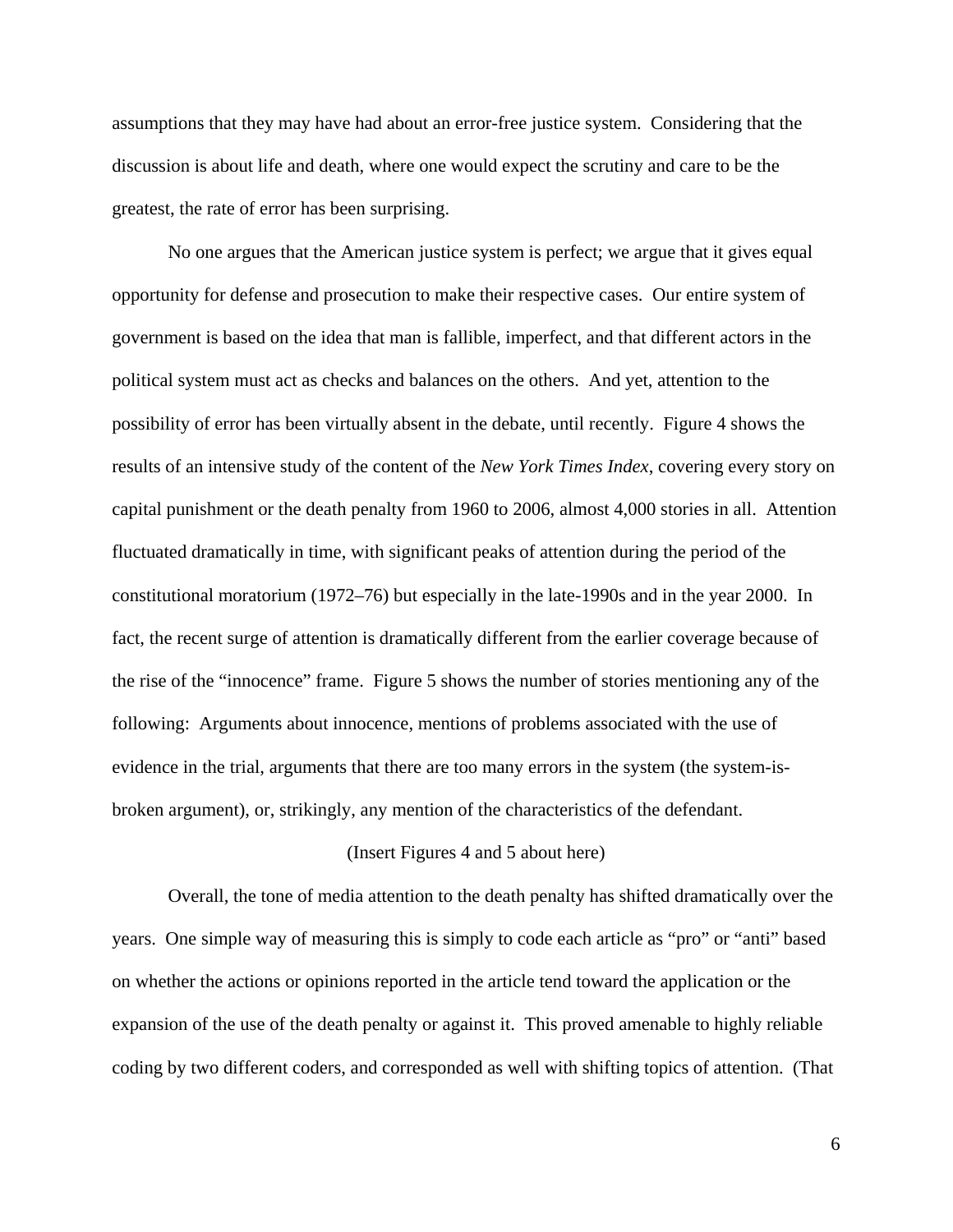is, when attention has focused on morality, the stories have been highly split, some reporting on support for a moral position in favor and others reporting on moral arguments against the death penalty; when attention has focused on other topics, such as the mode of execution, international comparisons, or issues of innocence, positive stories are extremely rare, so the topic of attention is related to its tone. Further, stories that mention victims of crime are highly likely to show a pro-death penalty tone, whereas those mentioning the defendant in the trial are highly likely to show an anti-death penalty tone. Strikingly, attention has shifted dramatically over the decades from a preponderance of attention to the victim to much more attention to the defendant.) Figure 6 shows the "net tone" of coverage, which is simply the number of pro-death penalty stories published in a year minus the number of stories in that same year with an anti-death penalty focus. It shows how dramatically the overall tone of discussion, as reflected in media coverage, has shifted in recent years.

## (Insert Figure 6 about here)

The distribution of death sentences is of course highly skewed by geography. Figure 7 shows the number of executions across 53 jurisdictions (the fifty states plus the federal government, the US military, and the District of Columbia). Texas, of course, leads the nation, and five states constitute the vast bulk of executions: Texas, Virginia, Oklahoma, Missouri, and Florida. The typical state has executed just three individuals over the past 30 years, and many states have executed none. While the modern death penalty is more geographically distinct than its historical use from colonial through the first half of the  $20<sup>th</sup>$  century, annual trends are surprisingly similar in the "top five" states and in the other jurisdictions listed in Figure 6. Figure 7 shows this correspondence.

(Insert Figure 7 about here)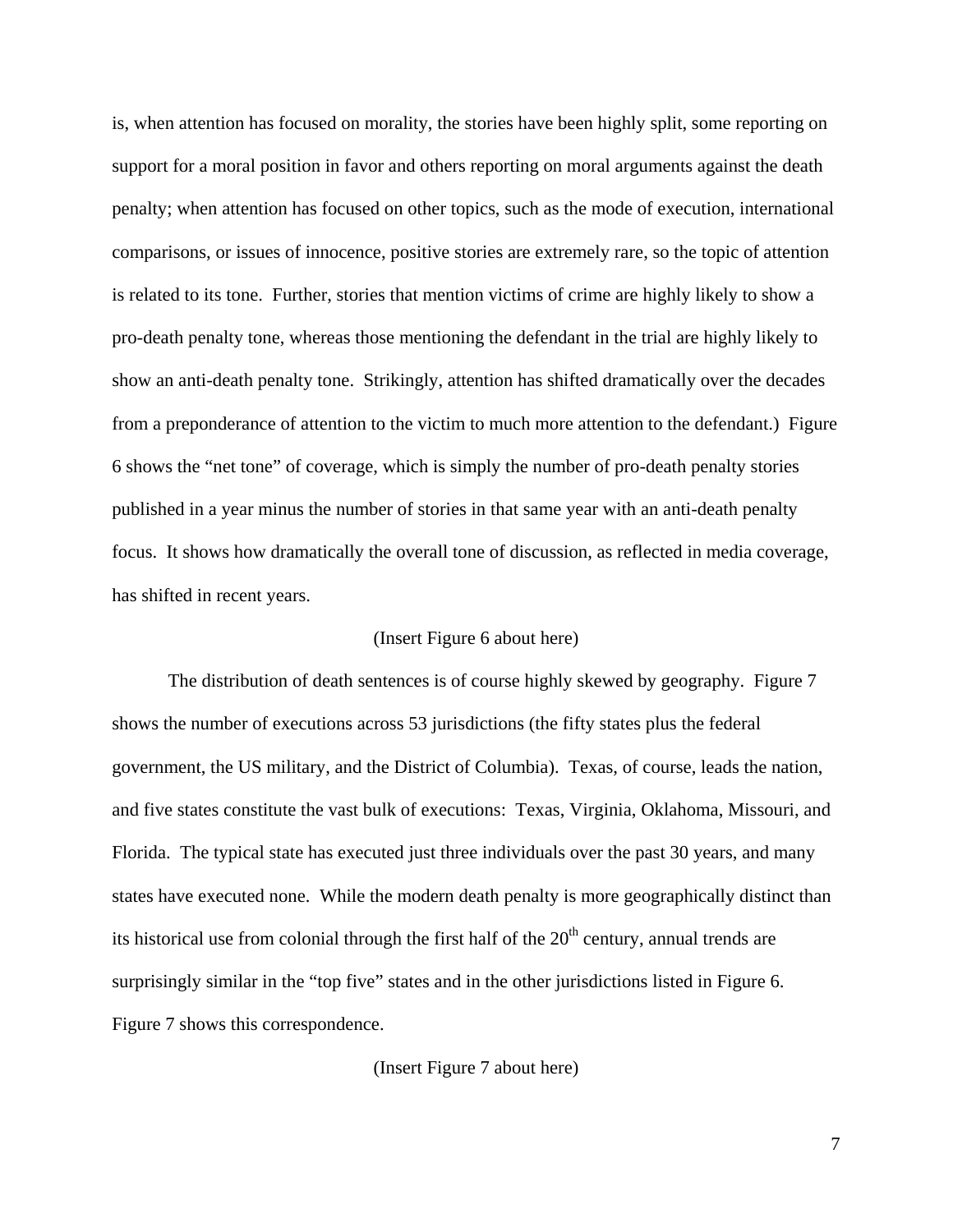The top line in Figure 7 is an important indicator of the state of public policy in America. Unlike public opinion surveys, which reflect a relatively theoretical perspective on the issue, death sentences come after two lengthy trials (the guilt phase, followed by the penalty phase), and they reflect a decision of a jury (sometimes a judge) to sentence a particular individual to death; there is nothing theoretical about it. This may explain why popular support as measured in surveys typically shows very high levels of support for a very broadly worded question ("persons convicted of murder" – not just the most heinous murders), but the total annual number of death sentences has never been above 320 in recent decades. There were between 15,000 and 25,000 homicides in each year between 1970 and 2004 according to FBI crime statistics. Of course we know that all those sentenced to death will not be executed (most, in fact, will have their sentence overturned by a federal judge who will require a new trial, which may or may not lead to the same outcome). Still, the number of death sentences annually reflects an important public policy statement, so we use this as a dependent variable: What explains its movement?

Several features may explain the increase in use of capital punishment during the 1970s, 80s, and for part of the 1990s, as well as its recent decline. The model is presented in Table 1 and Figure 9 shows the predicted and actual values of the model.

#### (Insert Table 1 and Figure 9 about here)

Going back to 1963, when we have enough data for all variables to conduct reliable tests, Figure 9 shows that there were roughly one-hundred death sentences per year until just before the 1972 decision invalidating state capital laws. A momentary but significant drop in 1973 followed by a surge in 1975 reflect state efforts to re-write their laws before trying a backlog of inmates not tried under laws known to be unconstitutional. We model these in the analysis with simple dummy variables for 1973 and 1975. Sentencing increases regularly from the late-1970s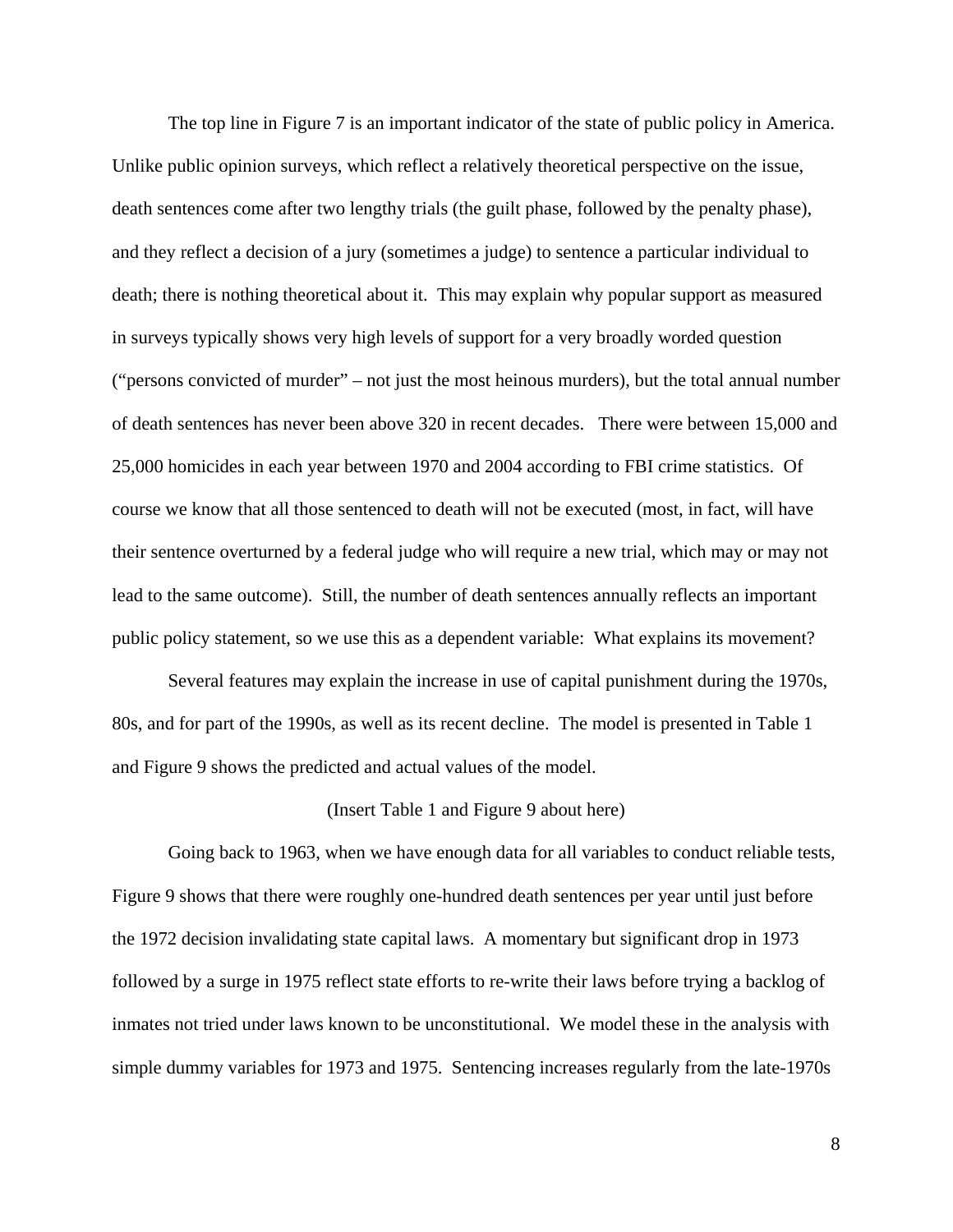to the mid-1990s, then declines later. We saw above that public opinion has followed a roughly equal trend; similarly the tone of newspaper coverage and the number of homicides (the most appropriate single measure of the crime rate for this purpose) have followed similar trends, generally speaking. The regression analysis presented in Table 1 includes each of these variables. The model is quite simple: Death sentences are a function of:

Death sentences in the previous year Public opinion (the "net support" variable from Figure 3) The tone of media coverage (e.g., "net tone" from Figure 6) Homicides (measured in thousands in order to make the coefficient of a similar magnitude to the others; these data range from about 8,500 in the early years, increasing to over 24,000 in 1991 and 1993, then declining sharply to end the series in 2004 at just below 16,000) Dummy variables for the temporary decline in 1973, and the surge in 1975

Of particular concern is the relative importance of the shifting nature of public discussion, reflected in the "net tone of media coverage" variable, and the others. The results show that a shift in the nature of public discussion leading to a 50-point shift in the net-tone variable would be associated with 33 fewer death sentences. Shifts in public opinion similarly have a strong impact. Homicides, on the other hand, are not related to outcomes. (Note, we did find that homicides are a significant predictor of public opinion in another model reported in the book; as we have already included a variable for public opinion here, and this reflects an impact of homicides, there is an indirect effect of homicides on death sentences. The tone of media discussion, by contrast, exerts *both* a direct effect on death sentences as well as an indirect effect through its impact on public opinion.)

A glance back at Figure 6 shows that the net tone of media coverage of the death penalty moved from a value of over  $+30$  in the mid-1990s to one of below  $-100$  more recently, reflecting an overwhelming movement in public discussion from relative contentment with the system to a preoccupation with errors, exonerations, and problems of lethal injection. Today, of course,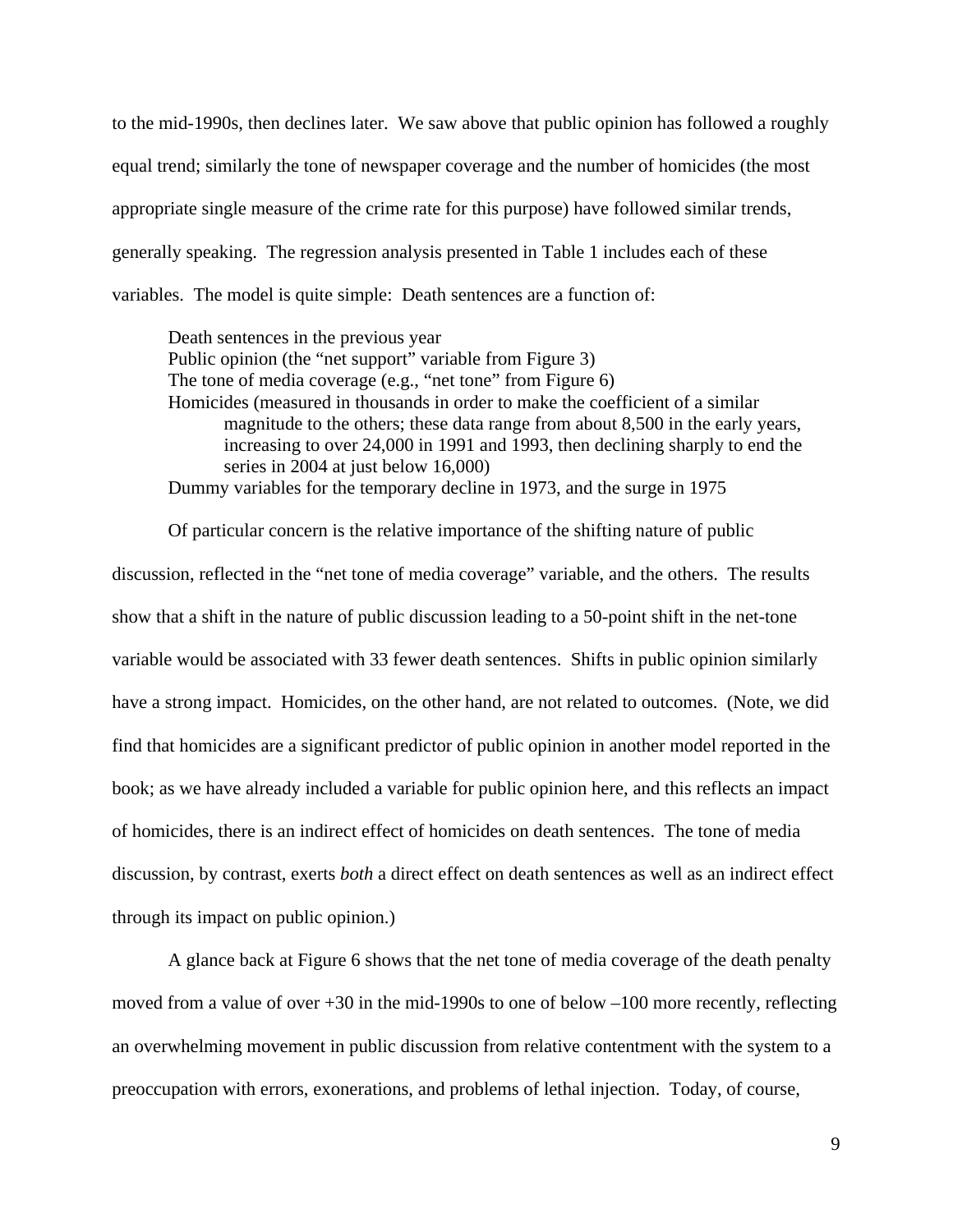there is a moratorium on executions as the Supreme Court heard arguments about the constitutionality of the lethal injection method and will not render its decision until later in its current term; in the meantime there can be no use of lethal injection, the only method of execution currently in use. According to our model, a movement of 130 points in the net tone of media coverage, reflecting such a sea-change in the nature of public discussion, should itself be associated with a movement of 86 death sentences, each year. Figure 9 showed that the actual number has indeed declined by more than half, from over 300 to fewer than 150; we believe that the bulk this decline can be associated with the "discovery of innocence" through its direct effect just described as well as through its indirect effect on public opinion.

## **Conclusions**

One of the most surprising reversals in public policy in recent decades is the decline of the death penalty. This paper has given an overview of some of the reasons why this occurred. For reasons of space, it has not focused on the driving forces of the "discovery of innocence," those student-led "innocence projects" that began to spout up in journalism and law schools beginning in the 1980s and which now number in the dozens with active groups in most states having the death penalty, and I have not presented our detailed model of public opinion, which we found to be sensitive both to the level of homicides as well as to the nature of public discussion as measured by the net tone of media coverage. These innocence projects and allied organizations have put a new face on an old debate. Upending decades of increased public support for a policy seen by many as fundamental to a "tough on crime" approach (but by others as unfairly focused on minority populations, morally wrong, or simply ineffective), they have succeeded in a surprising endeavour: To take the most reviled segment of the population and make them the beneficiary of one of the most striking policy reversals in recent years. To do this, they have had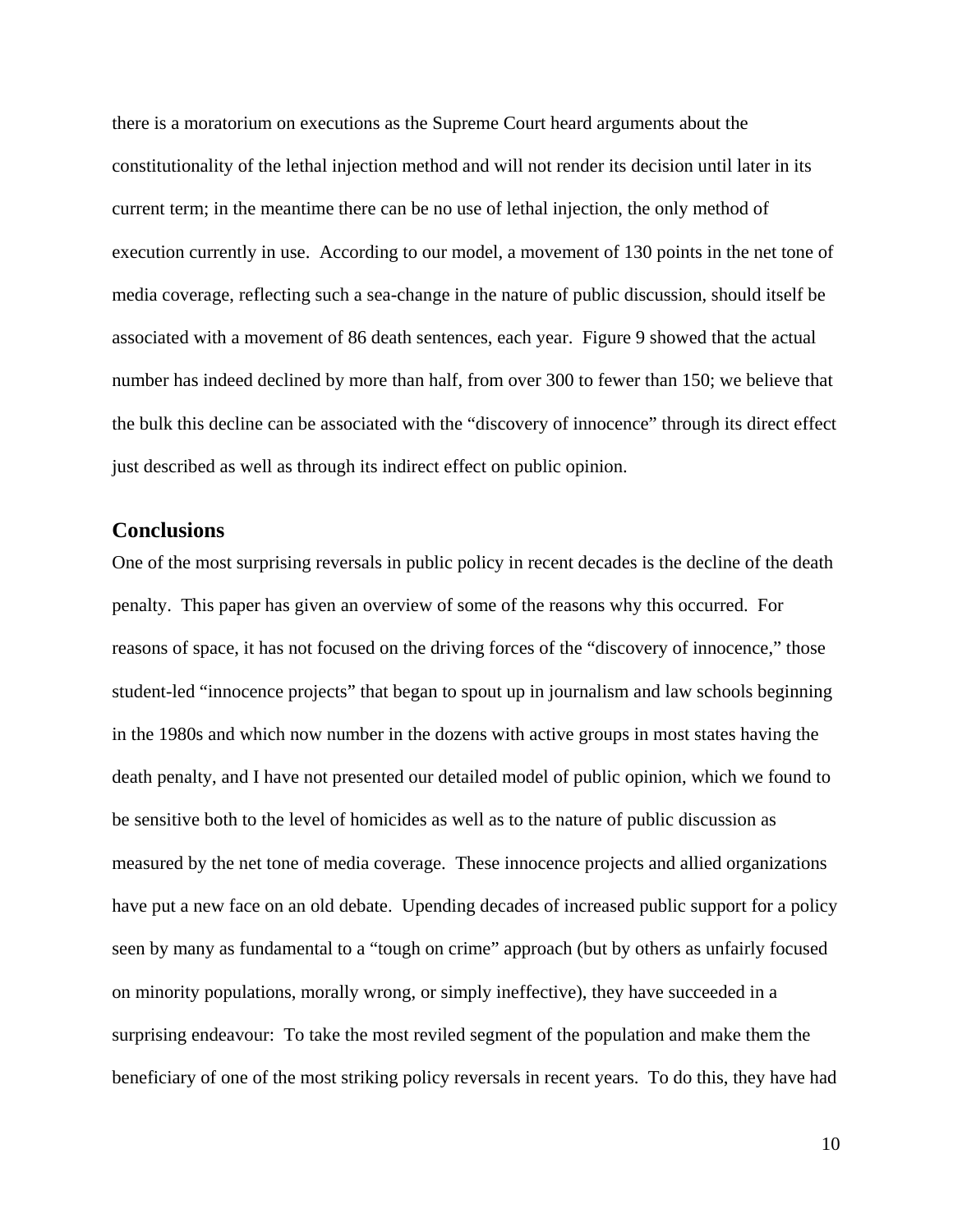to shift the national debate away from an entrenched way of thinking about a morally charged debate with heavy religious overtones toward a new issue-definition: that the system is a bureaucratic nightmare with tremendous waste and inefficiency and a unique possibility in American public policy to create an irreparable and tragic harm.

Racial politics are of course central to issues relating to criminal justice in general and the death penalty in particular. Almost half of all those sentenced to death in the United States have been African-Americans. The racial elements of the debate have long been known and have defined many Americans' responses to capital punishment. However, in the new "innocence" argument that has recently become predominant, the racial element of the debate fits in with many other flaws in the system to paint a new portrait of the policy: That it is flawed in its application not just by race, but by poor police practices, inadequate support for the public defenders offices, and that it has demonstrably failed to ensure justice in over 100 cases where innocent individuals have been sentenced to die. The "discovery" of these facts (very few of which can be argued to be new) by the broad public has given new life to many old complaints about the criminal justice system. It has already accomplished something that could not have been predicted 10 years ago – during the Bush presidency and the war on terror, it has led to decreasing, not increasing public support, and to a decline over 60 percent in the number of death sentences in America.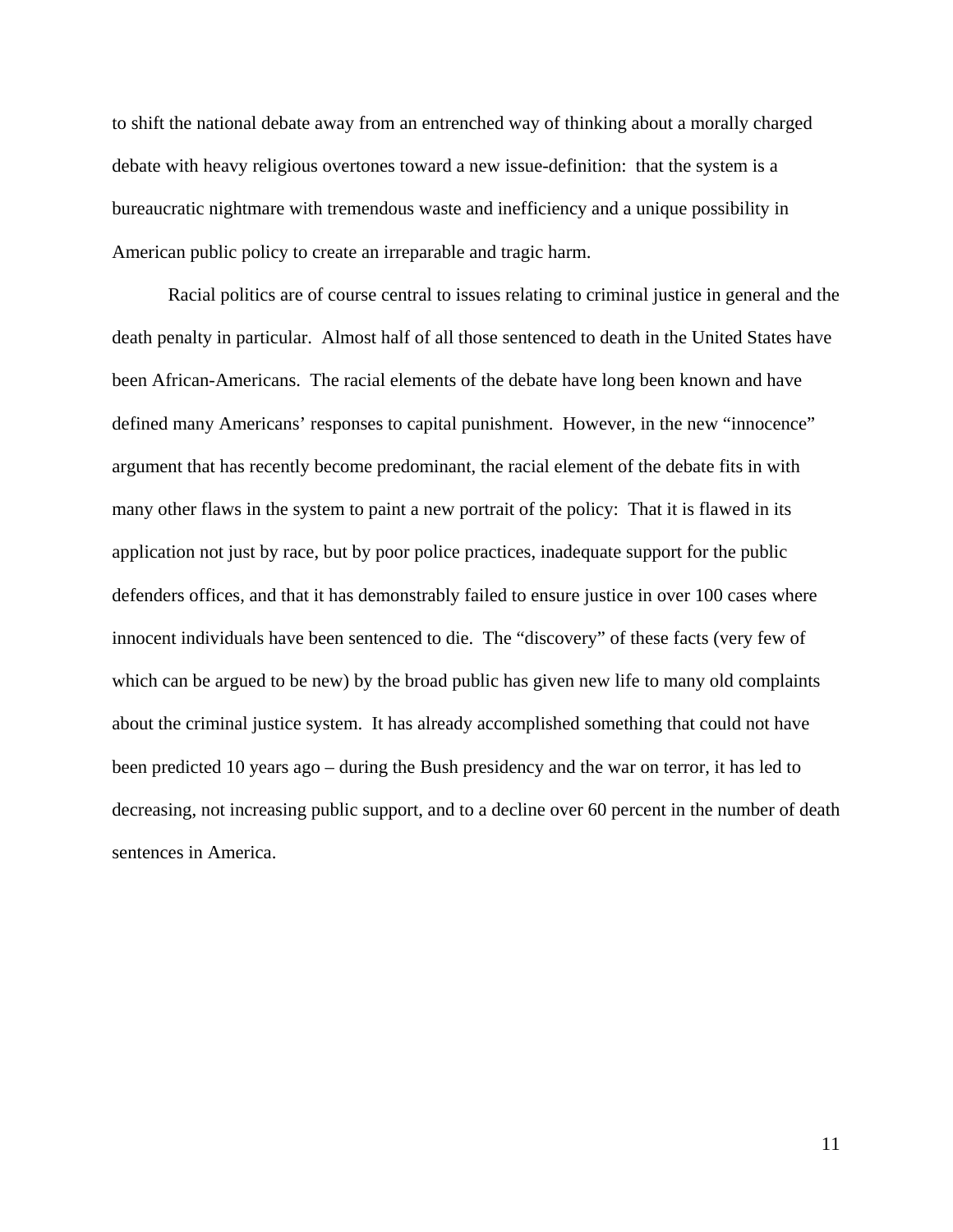| Tuble 1. Explaining the Funner of Funnant Death Schences, 1705–2005. | <b>Annual Death Sentences</b> |
|----------------------------------------------------------------------|-------------------------------|
|                                                                      |                               |
| Sentences $_{t-1}$                                                   | $0.316^{+}$                   |
|                                                                      | (.097)                        |
| Net Tone $_{t-1}$                                                    | $0.453^{+}$                   |
|                                                                      | (.137)                        |
| Opinion $_{t-1}$                                                     | $5.059$ <sup>*</sup>          |
|                                                                      | (1.069)                       |
| Homicides $_{t-1}$ (thousands)                                       | 0.817                         |
|                                                                      | (1.437)                       |
| 1973                                                                 | $-67.80$ <sup>+</sup>         |
|                                                                      | (25.80)                       |
| 1975                                                                 | $129.49$ <sup>*</sup>         |
|                                                                      | (25.34)                       |
| Constant                                                             | $22.92^{\text{*}}$            |
|                                                                      | (19.20)                       |
| R-Squared                                                            | .930                          |
| <b>RMSE</b>                                                          | 23.97                         |
| <b>StDev</b>                                                         | 83.70                         |

Table 1. Explaining the Number of Annual Death Sentences, 1963–2005.

Entries are regression coefficients; standard errors are in parentheses.

Note:  $*$  denotes p<.001,  $*$  denotes p<.05, and  $*$  denotes p<.10, one tailed.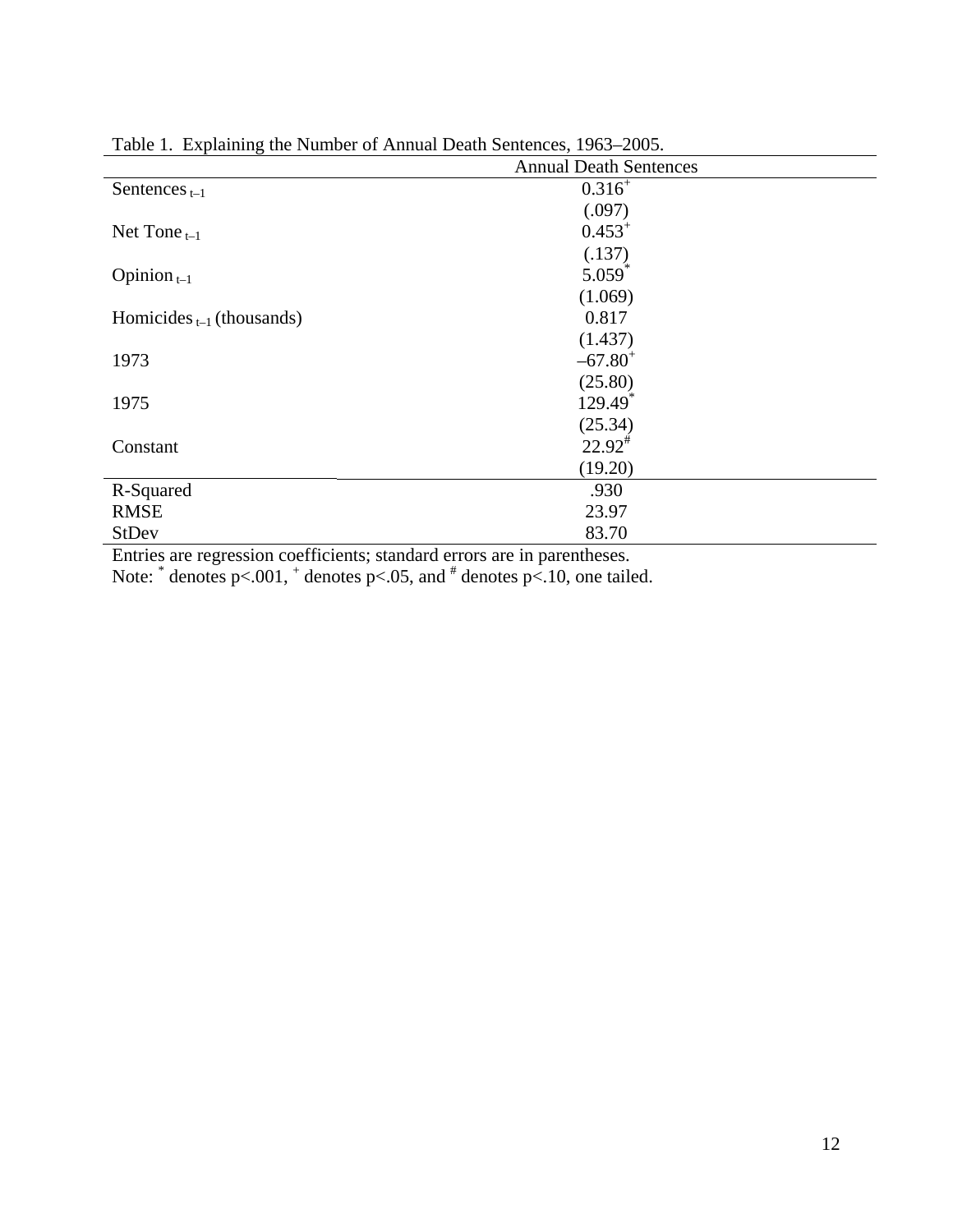

Figure 1. Executions in the US, 1800-2002.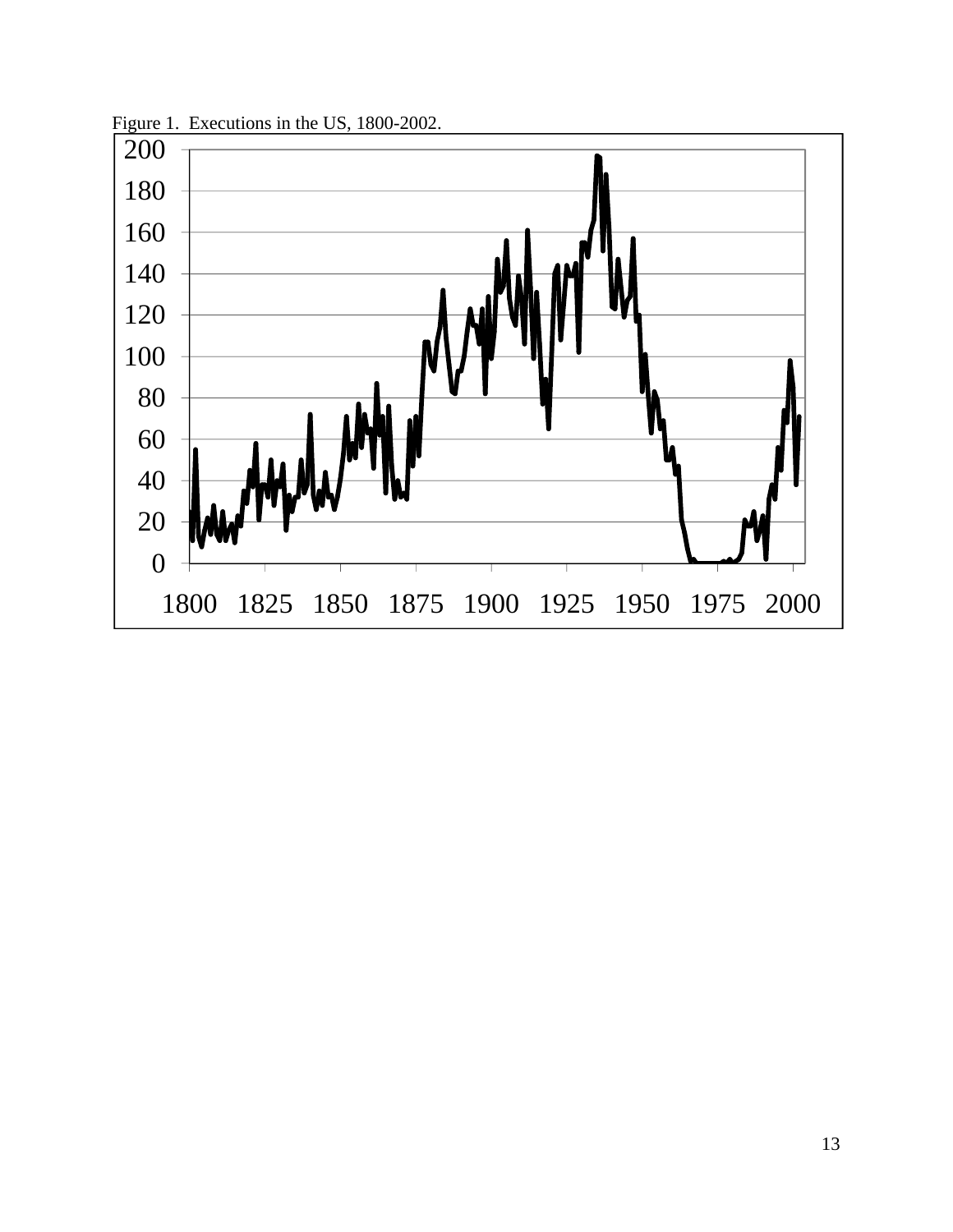

Figure 2. Public Opinion on the Death Penalty, 1953–2005.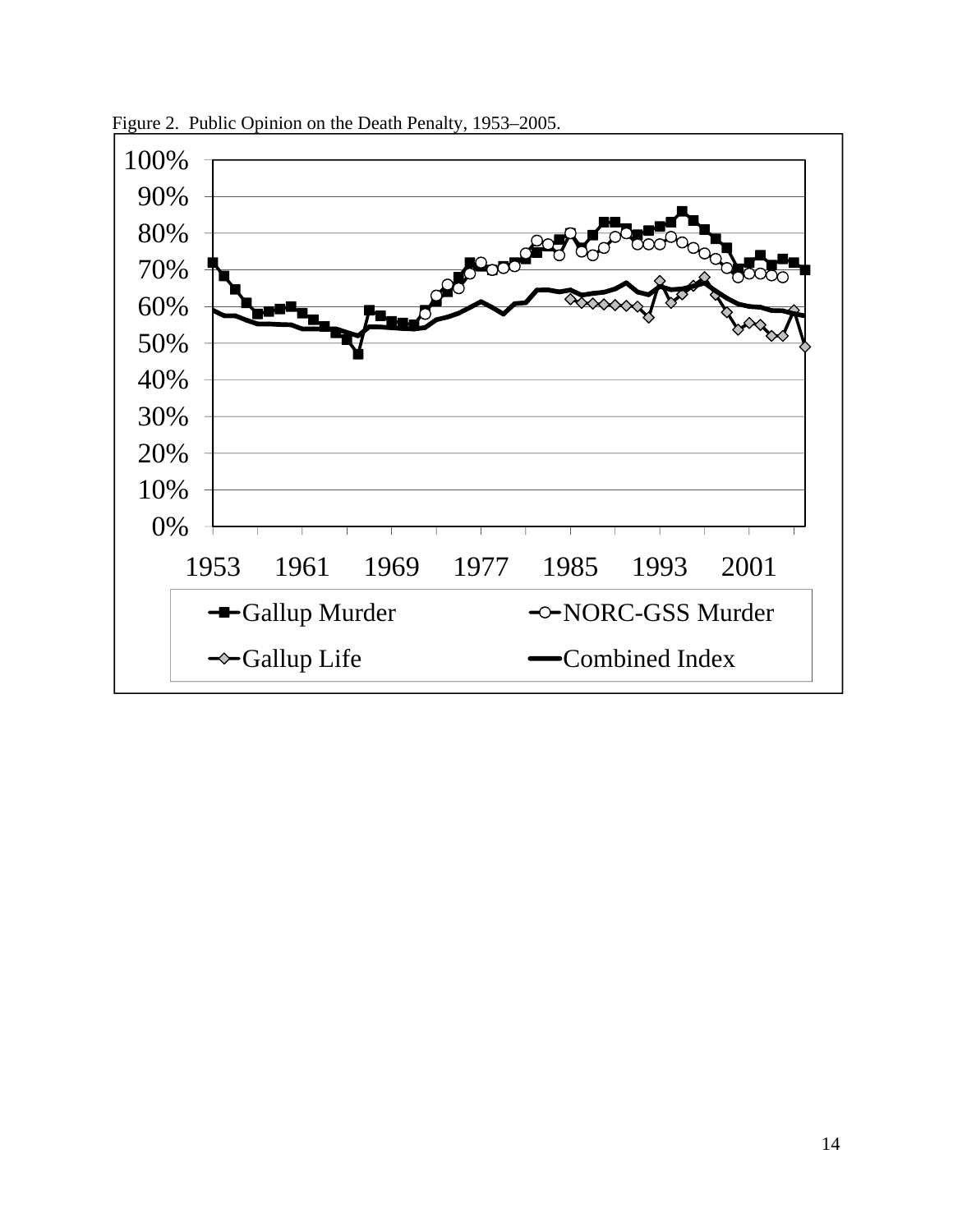

Figure 3. Net Public Support for the Death Penalty

Note: The series shows the number supporting minus the umber opposing the death penalty, based on a weighted combination of over 250 polls from 1953 to 2006.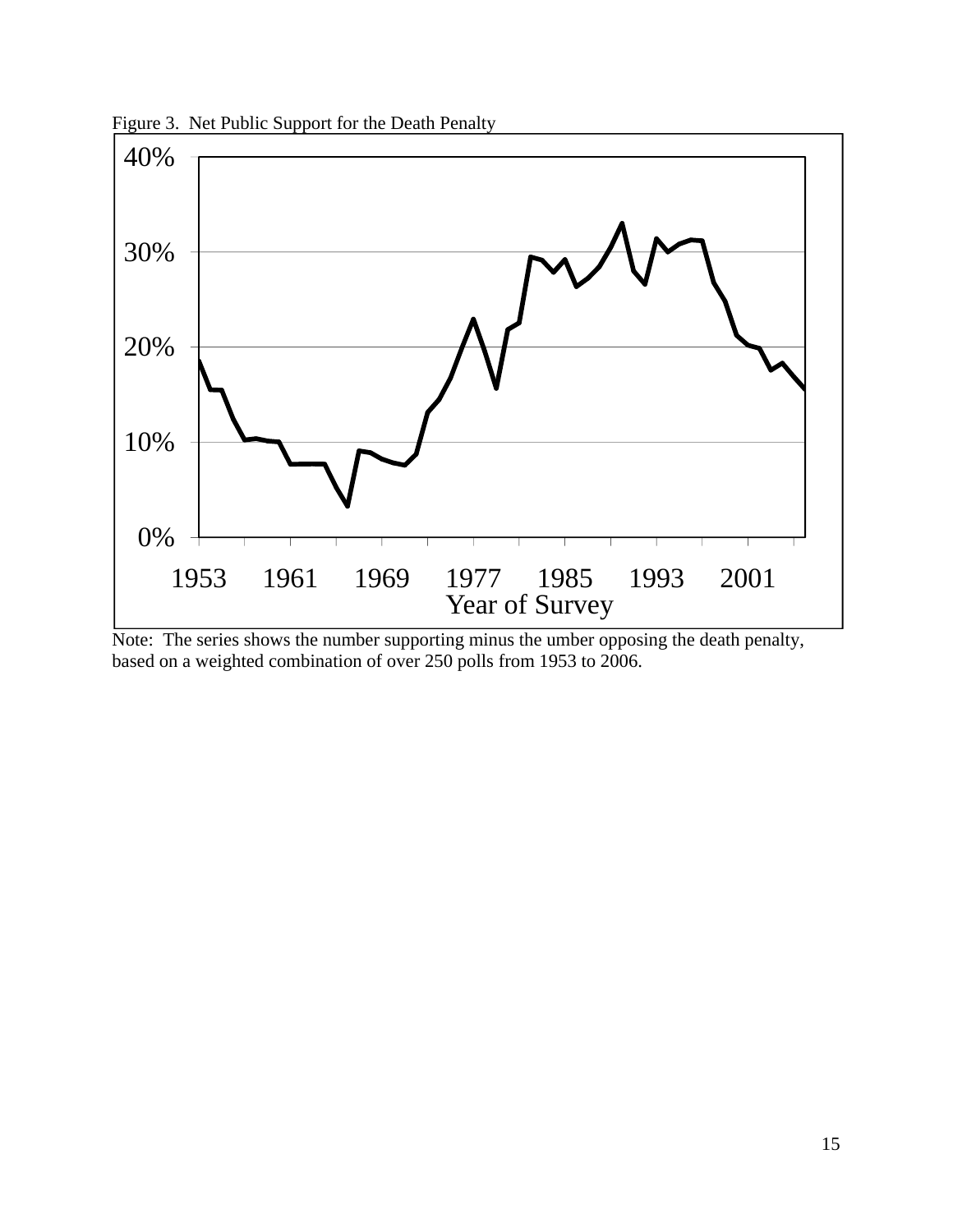

Figure 4. Annual Stories on Capital Punishment in the *New York Times Index*, 1960–2005

Note: Levels of coverage in the *New York Times* are highly correlated with levels of attention in the *Readers' Guide* over this time period, though the *Guide* does not show the peak of attention associated with the 1976 reinstatement.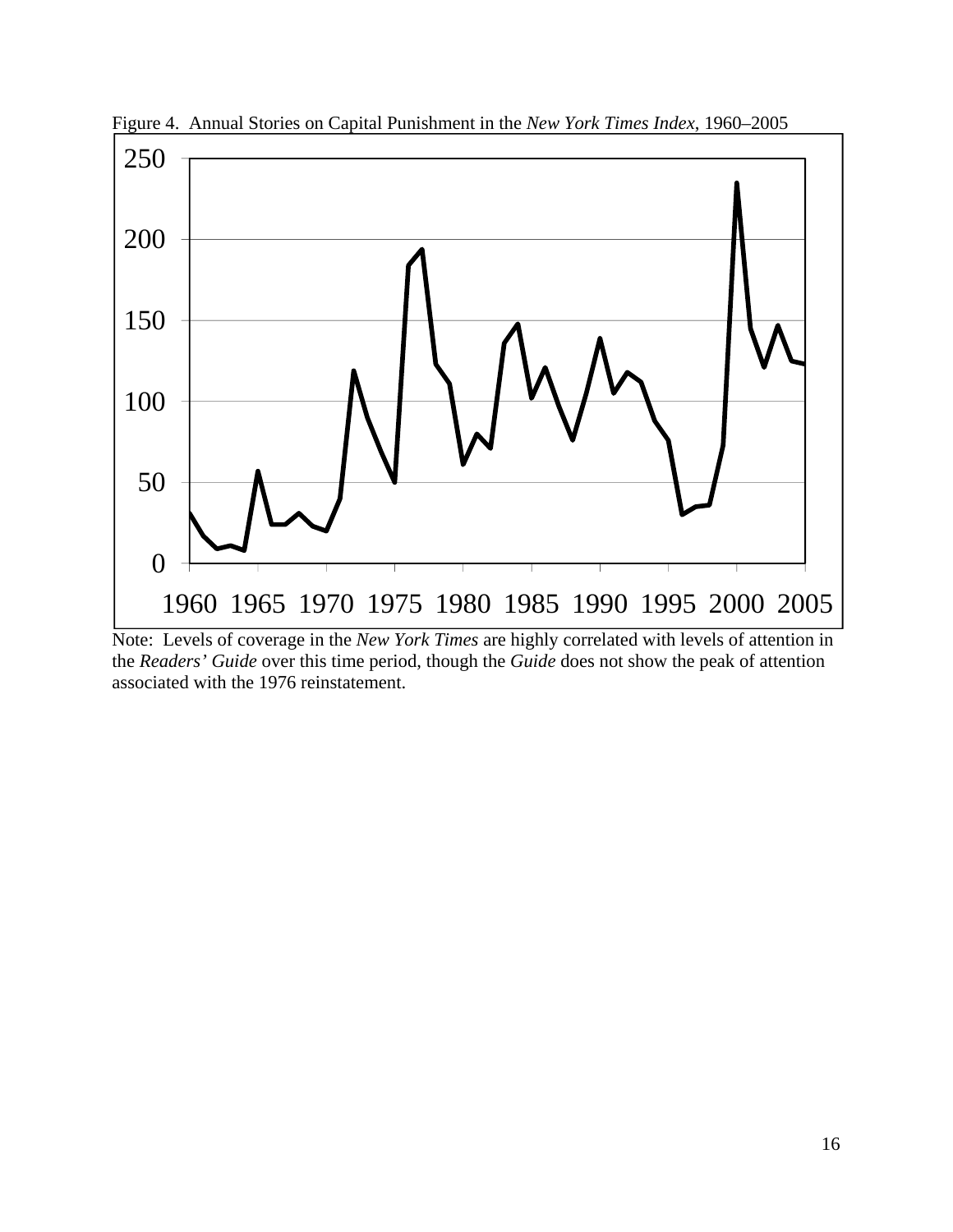

Figure 5. *New York Times Index* entries on Innocence, 1960-2005.

Note: Based on a review of all stories on capital punishment in the *New York Times Index*, the graph indicates the total number of stories per year mentioning any of the following: arguments about innocence, evidence, system-is-broken, or mention of the defendant.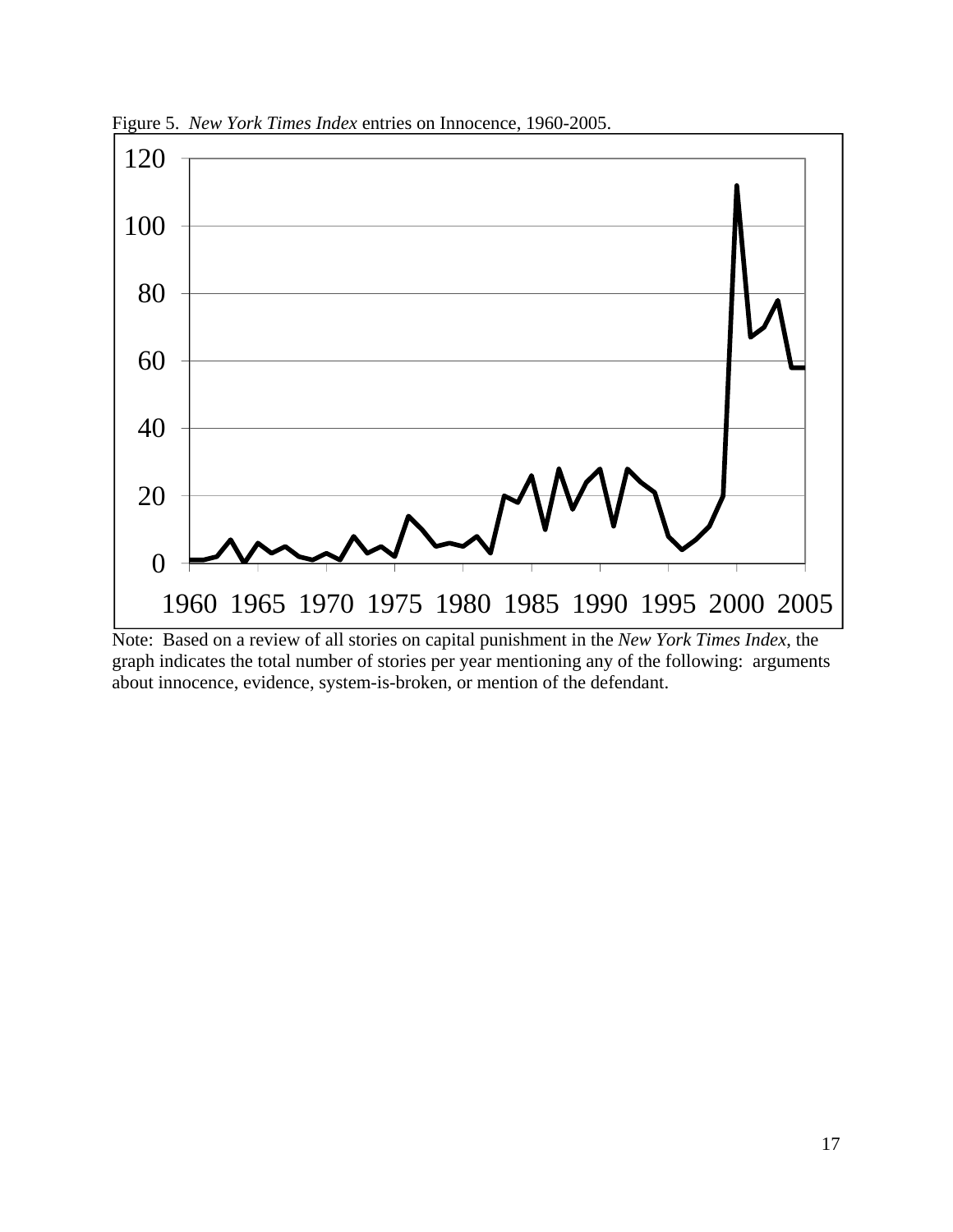

Figure 6. The Net Tone of *New York Times* Coverage, 1960–2005

Note: The tone of coverage is consistently more pro-death penalty in the *Times* than in the *Readers' Guide*, belying charges of liberal bias and probably due to the fact that as a paper of record, the *Times* reports on government actions such as legislative activities and court actions, many of which have expanded the scope of the death penalty. Since the mid-1990s, both the *Times* and the *Guide* have been heavily anti-death penalty in the nature of their coverage, reflecting more attention to themes of innocence, exonerations, and problems in the death penalty system. Similarly, a comparison of Lexis-Nexis searches since 1980 for ten leading newspapers show correlations of over 0.70 for overall levels of coverage between the *Times* and the average of the other papers, and over 0.90 for frequency of the words "innocence" each year. The papers included were the *Washington Post*, *Miami Herald*, *Houston Chronicle*, *Pittsburgh Post-Gazette*, *Seattle Times*, *Boston Globe*, *Chicago Sun-Times*, *Denver Post*, and *San Francisco Chronicle*.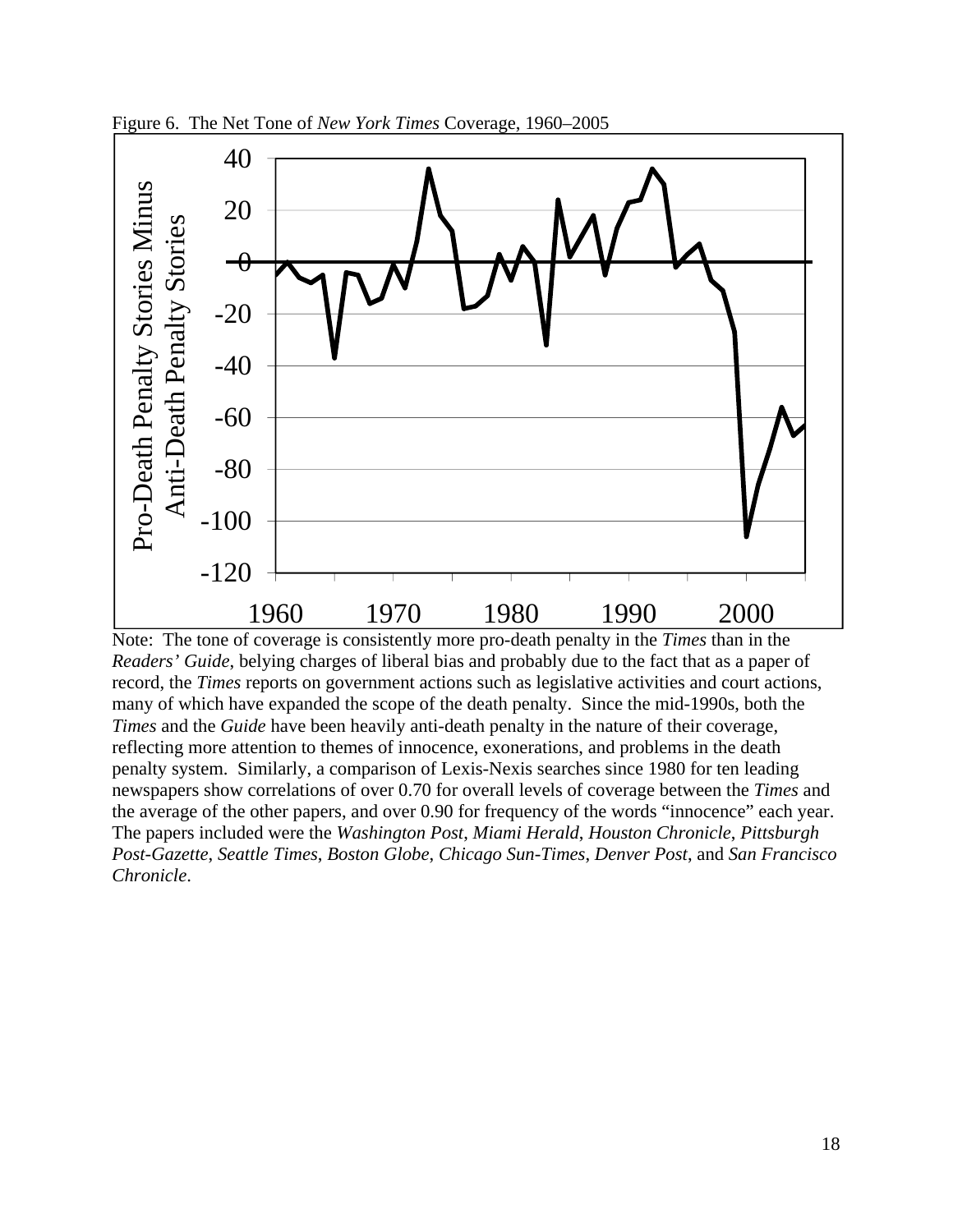|                  | Alaska<br>District of Columbia<br>Hawaii<br>Iowa<br>Kansas<br>Maine<br>Massachusetts<br>Massachuseus<br>Michigan<br>Minnesota<br>New York<br>New York<br>North Dakota<br>Rhode Island<br>South Dakota<br>Vermont<br>Vermont<br>West Virginia<br>Wisconsin<br>Colorado<br>Connecticut<br>Idaho<br>New Mexico<br>Wyoming<br>Kentucky<br>Oregon<br>Tennessee<br>Federal<br>Montana<br>Montana<br>Mebraska<br>Pennsylvania<br>Washington<br>Mississippi<br>Ilinois<br>Mississippi<br>Mississippi<br>Mississippi<br>Mississippi<br>Nevada<br>California<br>Delaware<br>Indiana<br>Arizona<br>Ohio<br>Arkansas<br>Louisiana<br>Alabama<br>South Carolina<br>Georgia<br>North Carolina<br>Florida<br>Missouri<br>Oklahoma<br>Virginia<br>Texas                                     |
|------------------|-----------------------------------------------------------------------------------------------------------------------------------------------------------------------------------------------------------------------------------------------------------------------------------------------------------------------------------------------------------------------------------------------------------------------------------------------------------------------------------------------------------------------------------------------------------------------------------------------------------------------------------------------------------------------------------------------------------------------------------------------------------------------------|
| $\boldsymbol{0}$ | $\frac{0}{0}$<br>$\boldsymbol{0}$<br>$\overline{0}$<br>$\boldsymbol{0}$<br>$\boldsymbol{0}$<br>$\overline{0}$<br>$\boldsymbol{0}$<br>$\begin{smallmatrix} 0\\0\\0 \end{smallmatrix}$<br>$\boldsymbol{0}$<br>$\overline{0}$<br>$\boldsymbol{0}$<br>$\boldsymbol{0}$<br>$\overline{0}$<br>$\boldsymbol{0}$<br>$\frac{1}{2}$<br>$\frac{1}{2}$<br>$\frac{1}{2}$<br>$\frac{1}{2}$<br>$\frac{1}{2}$<br>$\frac{1}{2}$<br>$\frac{1}{2}$<br>$\frac{1}{2}$<br>$\frac{1}{2}$<br>$\frac{1}{2}$<br>$\frac{1}{2}$<br>$\frac{1}{2}$<br>$\frac{1}{2}$<br>$\frac{1}{2}$<br>$\frac{1}{2}$<br>$\frac{1}{2}$<br>$\frac{1}{2}$<br>$\frac{1}{4}$<br>$\frac{1}{5}$<br>$\frac{1}{6}$<br>$\,8\,$<br>$\begin{bmatrix} 12 \\ 12 \\ 13 \\ 14 \end{bmatrix}$<br>17<br>$\frac{22}{24}$<br>$\frac{27}{27}$ |
| $50\,$           | $\begin{array}{c} 35 \\ 36 \\ 39 \\ 43 \end{array}$<br>$rac{64}{66}$                                                                                                                                                                                                                                                                                                                                                                                                                                                                                                                                                                                                                                                                                                        |
| 100              | 83<br>98                                                                                                                                                                                                                                                                                                                                                                                                                                                                                                                                                                                                                                                                                                                                                                    |
| 150              |                                                                                                                                                                                                                                                                                                                                                                                                                                                                                                                                                                                                                                                                                                                                                                             |
| 200              |                                                                                                                                                                                                                                                                                                                                                                                                                                                                                                                                                                                                                                                                                                                                                                             |
| 250              |                                                                                                                                                                                                                                                                                                                                                                                                                                                                                                                                                                                                                                                                                                                                                                             |
| 300              |                                                                                                                                                                                                                                                                                                                                                                                                                                                                                                                                                                                                                                                                                                                                                                             |
| 350              |                                                                                                                                                                                                                                                                                                                                                                                                                                                                                                                                                                                                                                                                                                                                                                             |
| 400              | 379                                                                                                                                                                                                                                                                                                                                                                                                                                                                                                                                                                                                                                                                                                                                                                         |

# Figure 7. The Distribution of Executions by State, 1977–2005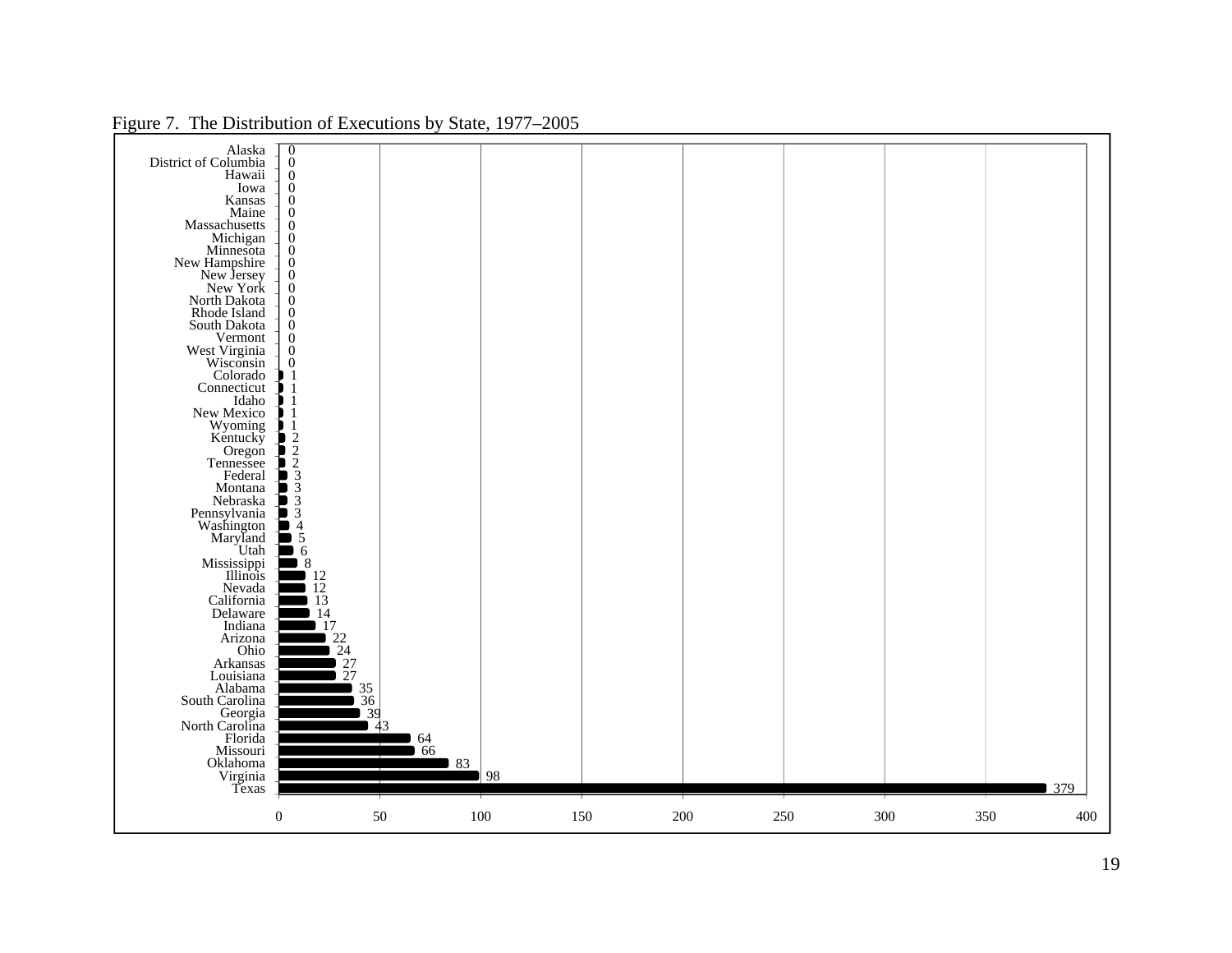

Figure 8. Death Sentences by Jurisdiction, 1977–2005

Note: The figure shows total annual death sentences across the United States as well as the part of that total comprised of: the "top five" states of Texas, Virginia, Oklahoma, Missouri, and Florida; the other states and jurisdictions; and the federal government itself.